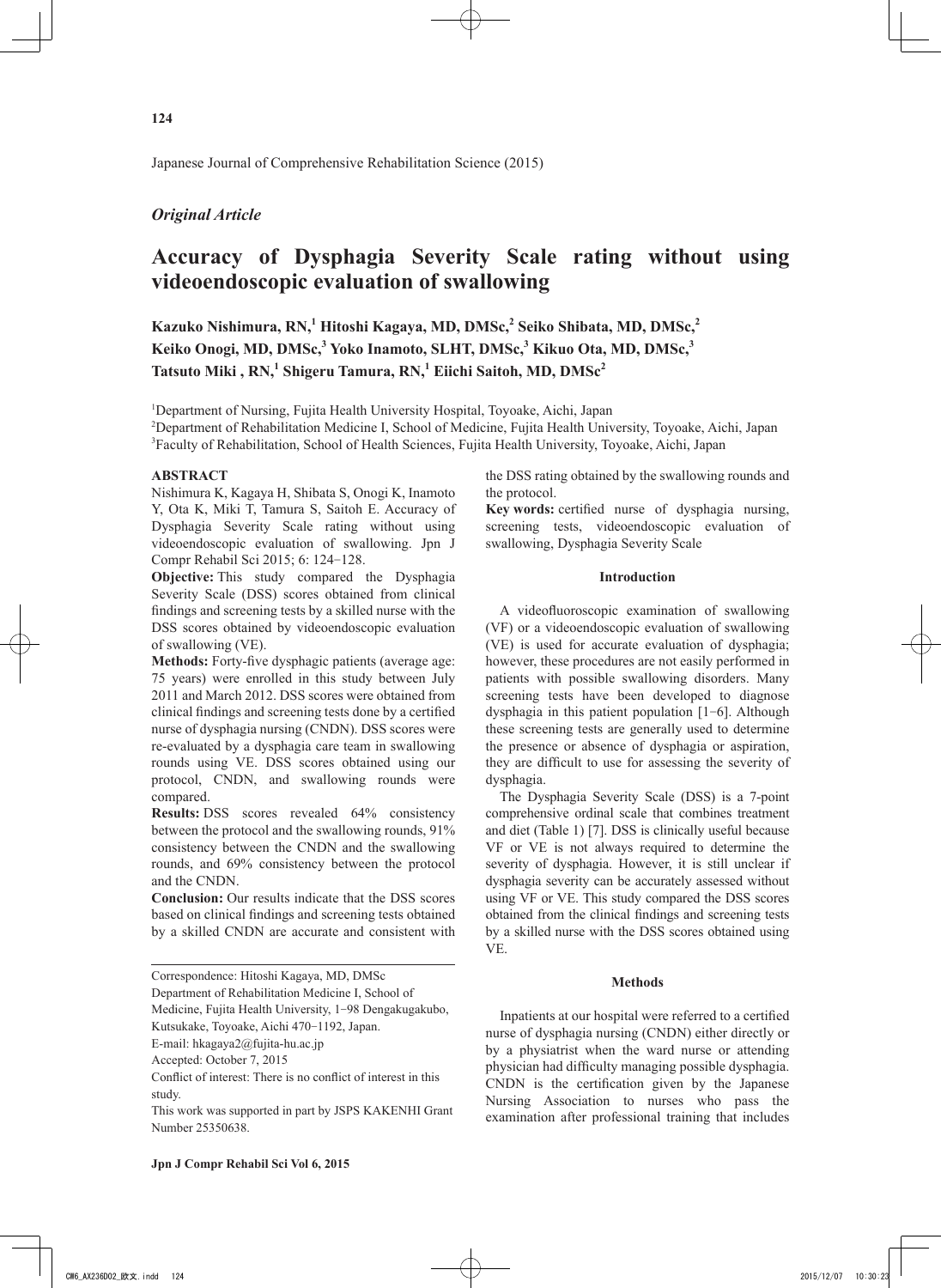| <b>DSS</b>              | Definition                                                                                                      | Diet and treatment                                                                                                          |
|-------------------------|-----------------------------------------------------------------------------------------------------------------|-----------------------------------------------------------------------------------------------------------------------------|
| 7 Within normal limits  | No symptoms of dysphagia                                                                                        | Regular diet                                                                                                                |
| 6 Minimum problems      | Some symptoms of dysphagia but no<br>need for rehabilitation or exercise.                                       | Softened rice and food.<br>Direct therapy if necessary.                                                                     |
| 5 Oral problems         | Significant symptoms in the pre-oral<br>anticipatory stage or oral stage without<br>aspiration.                 | Softened rice and food or paste food.<br>Direct therapy in the hospital or at home.                                         |
| 4 Occasional aspiration | Possible aspiration or aspiration is<br>suspected due to pharyngeal residue.                                    | Dysphagia diet, regular diet or use of<br>intermittent oral catheterization.<br>Direct therapy in the hospital or at home.  |
| 3 Water aspiration      | Aspiration of thin liquids; change in food<br>consistency is effective.                                         | Dysphagia diet, thick liquids or use of<br>intermittent oral catheterization.<br>Direct therapy in the hospital or at home. |
| 2 Food aspiration       | Food aspiration with no effect from<br>compensatory techniques<br>food<br><sub>or</sub><br>consistency changes. | Tube feeding or gastrostoma.<br>Direct therapy in a professional medical<br>organization.                                   |
| 1 Saliva aspiration     | Unstable medical condition due to severe<br>saliva aspiration.                                                  | Tube feeding or gastrostoma.<br>Difficulty with direct therapy.                                                             |

**Table 1.** Dysphagia Severity Scale (DSS).

>630 h of lectures on the pathological conditions, evaluation, techniques, and risk management for swallowing disorders and 5 weeks of practical training in a hospital for over 6 months. The CNDN certification is renewed every 5 years [8]. After excluding patients who could not open their eyes without pain stimulation or those for whom oral feeding was difficult due to poor general condition, swallowing rounds using VE were conducted by a dysphagia care team, and the treatment course and diet were determined. The dysphagia care team at our hospital comprises CNDNs, physiatrists, dentists, dental hygienists, speechlanguage-hearing therapists, and dietitians [9]. Fifty patients were enrolled in the study between July 2011 and March 2012, and DSS scores were determined by a full-time CNDN based on clinical findings and screening tests. DSS scores were re-evaluated during swallowing rounds using VE within 3 days of the initial assessment. Written informed consent was obtained from all patients. Five patients were later excluded from the study because of a change in their level of consciousness and/or general condition between the time of the CNDN assessment and the VE evaluation. Therefore, data from 45 patients was analyzed in this study. The CNDN who rated the DSS using clinical findings and screening tests worked with the dysphagia care team for 16 months and received feedback from >500 VE cases before the start of this study. The CNDN was still involved in the swallowing rounds but did not provide any input for determining the level of DSS during the study.

The CNDN examined the present history, past history, diet before admission, vital signs, blood biochemical data, chest X-ray images, consciousness level, cranial nerve problems, chest and neck auscultation, and respiratory state and conducted dysphagia screening tests to assess the DSS. The screening tests used here included the repetitive saliva swallowing test (RSST) [2], water swallowing test, and food test (FT) [4] (Table 2). The water swallowing tests included the modified water swallowing test (MWST) [8] (Table 3), and the amount of water was changed or thickening agent was added if necessary. The RSST counts the number of dry swallows in 30 s by palpating the hyoid bone and the laryngeal prominence. Subjects are instructed to perform as many dry swallows as possible, and a score of 2 or less was considered as pharyngeal dysphagia. Figure 1 shows our protocol for assessing DSS using screening tests. DSS was given a score of 1 when RSST was 0 with unstable medical conditions, a score of 2 when no swallow reflex or coughing occurred with 1-2% thick liquid of up to 10 ml, a score of 3 when coughing or wet hoarseness occurred with liquid of up to 10 ml, a score of 4 when coughing or wet hoarseness occurred after drinking a cup of liquid or if pharyngeal residue was suspected with auscultation of the neck in FT, a score of 5 if moderate residue was observed in the oral cavity by FT, a score of 6 if a slight problem occurred, and a score of 7 if no problems occurred. The CNDN used this protocol as a guide but scored DSS by adding other clinical findings and experiences as a CNDN. In the swallowing rounds, thick liquid, thin liquid, jelly, rice gruel, and/or a two-phase mixture were used in VE and the DSS score was determined in a comprehensive manner.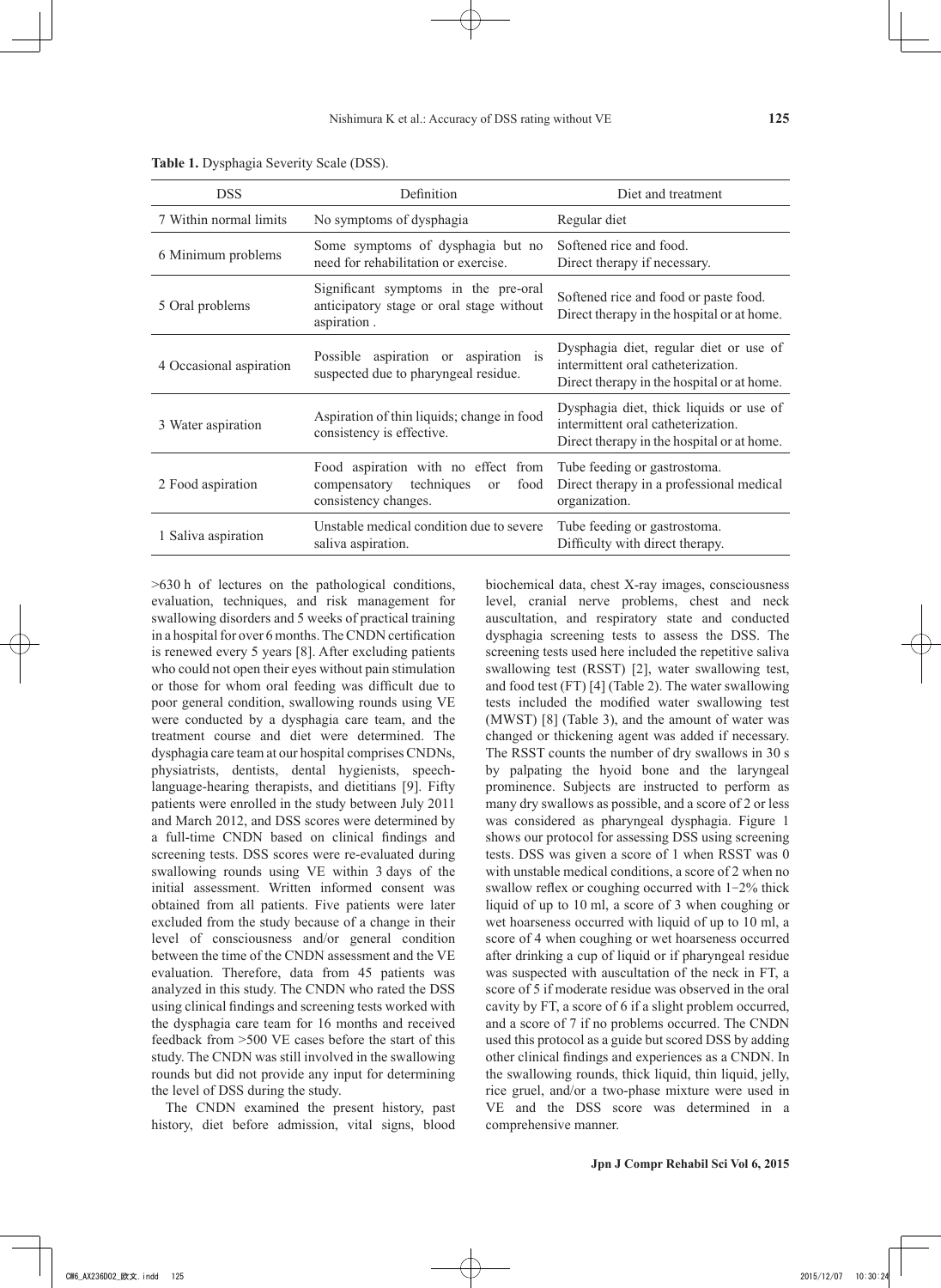**Table 2.** Food test (FT).

Four grams of pudding was placed on the dorsum of the tongue with a spoon. The subject was instructed to swallow. The entire procedure was repeated two more times if the score was 4 or 5, and the final score was defined as the lowest score in any trial.

Criteria:

1 inability to swallow

2 swallowing with dyspnea

3 swallowing with cough or wet-hoarse dysphonia or moderate pudding residue in the oral cavity

4 ability to swallow without coughing

5 ability to swallow and could perform two additional dry swallows within 30 s

**Table 3.** Modified water swallowing test (MWST).

In this test, 3 ml of cold water was placed on the floor of the mouth with a syringe. The subject was instructed to swallow. The entire procedure was repeated two more times if the score was 4 or 5. The final score was defined as the lowest score in any trial.

Criteria:

1 inability to swallow

2 swallowing with dyspnea

3 swallowing with cough or wet-hoarse dysphonia

4 ability to swallow without coughing

5 ability to swallow and could perform two additional dry swallows within 30 s



**Figure 1.** Our protocol for assessing DSS using screening tests.

The CNDN used this protocol as a guide, but scored the DSS by adding other clinical findings and experiences as a CNDN.

DSS, Dysphagia Severity Scale; CNDN, certified nurse of dysphagia nursing; RSST, repetitive saliva swallowing test.

All analyses were performed using SPSS Statistics 21 (IBM Corporation, NY, USA). DSS scores obtained by the protocol, CNDN, and swallowing rounds were compared using Wilcoxon signed-rank tests with Bonferroni correction. *p*-Values of <0.05 were considered statistically significant.

## **Results**

The study included 23 men and 22 women with an average age of  $75 \pm 13$  years (mean  $\pm$  SD). The etiology of dysphagia was pneumonia in 13 cases, postoperative in 13, stroke in nine, and other causes in 10.

The screening tests revealed an RSST score of 0 in 20 cases, 1 in 11 cases, 2 in seven cases, and  $\geq$ 3 in seven cases. MWST was not performed in one case due to a high risk of aspiration, in one case due to severe damage in the pre-oral anticipatory stage, and in 17 cases due to coughing in response to thick liquid. FT was not performed in one case due to a high risk of aspiration, in one case due to a severe pre-oral anticipatory stage problem, and in 16 cases due to coughing in response to thick liquid. Therefore, MWST was performed in 26 cases and revealed a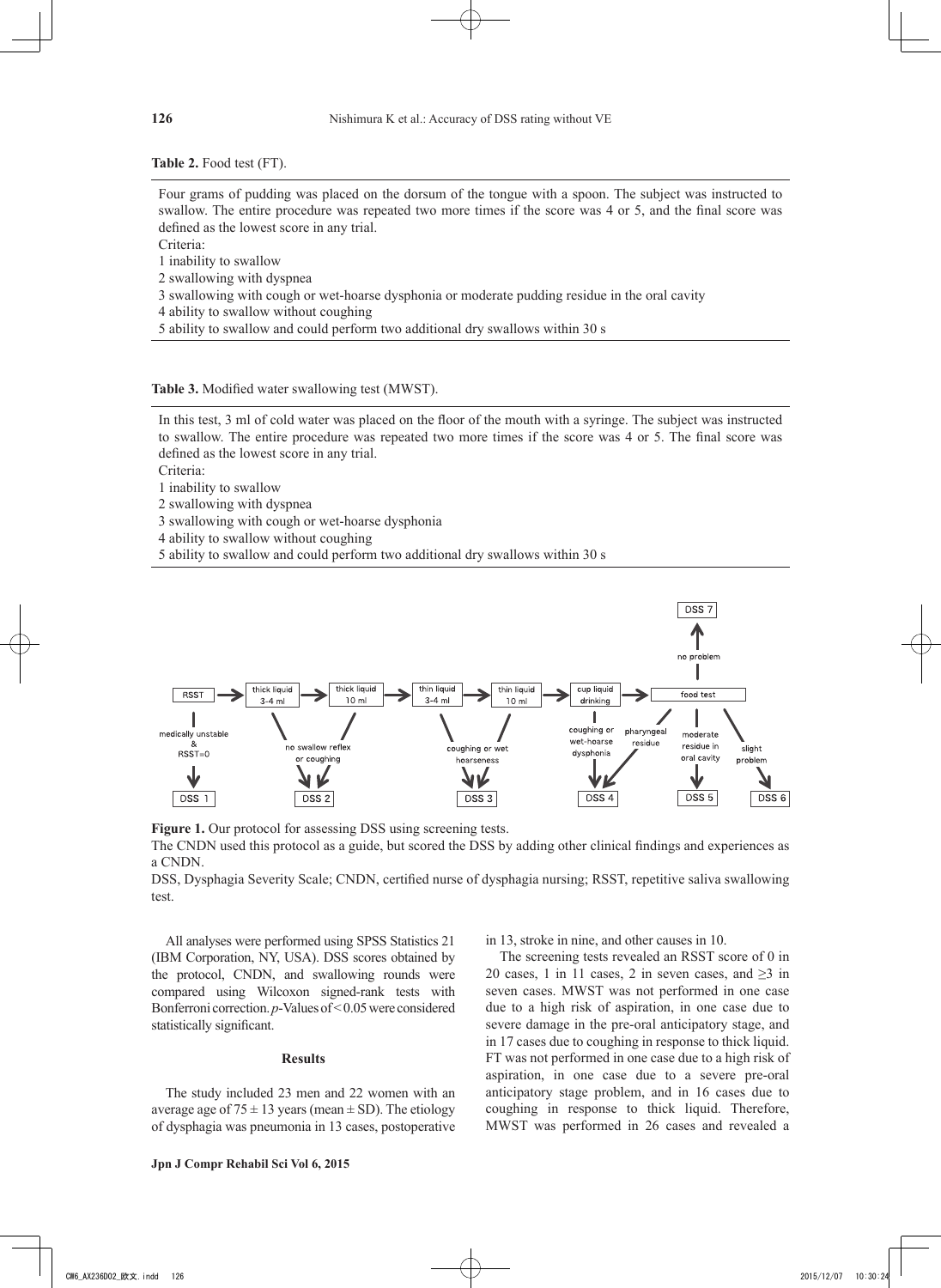score of 2 in three cases, 3 in 10 cases, 4 in nine cases, and 5 in four cases. FT was performed in 27 cases and had a score of 3 in five cases, 4 in 14 cases, and 5 in eight cases.

The number of patients for each DSS score is shown in Figure 2. Seven patients had a DSS score of 1 that was assessed by the protocol, three had a score of 1 as assessed by the CNDN, and two had a DSS score of 1 as assessed by the swallowing rounds. Scores evaluated by the protocol were significantly lower than those evaluated by the swallowing rounds ( $p =$ 0.009); however, there were no significant differences between the DSS scores evaluated by the CNDN and those evaluated by the swallowing rounds.

Of the 45 cases, 29 (64%) had DSS scores that were consistent when assessed by the protocol and the swallowing rounds, whereas 41 cases (91%) revealed the same DSS scores when assessed by the CNDN and the swallowing rounds. In 31 cases (69%), the DSS score assessed by the protocol was the same as that by the CNDN. DSS scores assessed by the protocol were higher than those assessed by the swallowing rounds in one case, with a DSS score of 5 assessed by the protocol, and a score of 3 assessed by the CNDN and the swallowing rounds. No cases were scored higher by the CNDN than by the swallowing rounds (Figure 3). Four cases did not reveal the same DSS scores when evaluated by the CNDN and the swallowing rounds. One case was evaluated as DSS 5 by the CNDN because of a severe pre-oral anticipatory stage problem and as DSS 6 by the swallowing rounds. Furthermore, two cases were evaluated as DSS 3 by the CNDN because of wet hoarseness without coughing in the water swallowing tests and as DSS 4 by the swallowing rounds. One case was scored as DSS 1 by the CNDN without trying 3 ml of thick liquid or MWST due to the presence of saliva in the



**Figure 2.** Number of patients in each DSS score. Scores evaluated by the protocol were significantly lower than those evaluated by the swallowing rounds  $(p = 0.009)$ . There were no significant differences between the DSS scores evaluated by the CNDN and those evaluated by the swallowing rounds.

DSS, Dysphagia Severity Scale; CNDN, certified nurse of dysphagia nursing.

suction line in the tracheostomy tube, and the RSST was 0. This case was scored as DSS 2 by the swallowing rounds. When one category of variation was allowed, consistency between the protocol and the swallowing rounds was observed in 41 cases (91%), between the CNDN and the swallowing rounds in 45 cases (100%), and between the protocol and the CNDN in 41 cases  $(91\%)$ .

#### **Discussion**

Although accurate evaluation of dysphagia requires the use of VF or VE, this study demonstrates that a skilled CNDN could accurately assess DSS in >90% of the cases without using VF or VE. Numerous reports have investigated the sensitivity and specificity of screening tests in predicting aspiration. It has been reported that RSST has 98% sensitivity and 66% specificity in predicting aspiration [2]; however, patients with cognitive impairment or those who cannot understand the instructions often received a score of 0 on RSST. In this study, 20 patients had an RSST score of 0. Another study reported that MWST had 70% sensitivity and 88% specificity, FT had 72% sensitivity and 62% specificity, and that combining MWST, FT, and X-ray before and after swallowing had 90% sensitivity and 71% specificity in predicting aspiration compared with the VF method [4]. Another report revealed that the water swallowing test of 50 ml combined with the oxygen desaturation test had 100% sensitivity and 71% specificity compared with the VE method [3]. Although aspiration is an important finding for dysphagia, penetration, pharyngeal residue, reduced bolus propulsion, and mastication disturbance are also important. The Dysphagia Outcome and Severity Scale (DOSS) is a 7-point comprehensive ordinal scale for dysphagia [10]; however, it is not easy to evaluate DOSS in patients with suspected dysphagia because it requires the use of VF or VE. DSS scores evaluated by comprehensive clinical evaluation and 4-grade VF findings were reported to be consistent in 59% of the cases, and if one category of variation was allowed, the two methods demonstrate consistency in 94% of the cases [11]. Similarly, our results revealed that the DSS scores obtained by the protocol and those obtained by VE were consistent in 64% of the cases and in 91% of the cases between the protocol and VE. Therefore, the evaluation by the protocol was as accurate as the evaluation by the other report; however, the assessment by a skilled CNDN improves the concordance of the scores. Our CNDN obtained clinical findings and performed screening tests before the swallowing rounds and was aware of the results obtained by the swallowing rounds. The feedback that the CNDN received was necessary for learning and improved the concordance. The CNDN underestimated the DSS score in four cases compared with the score obtained by the swallowing rounds. If